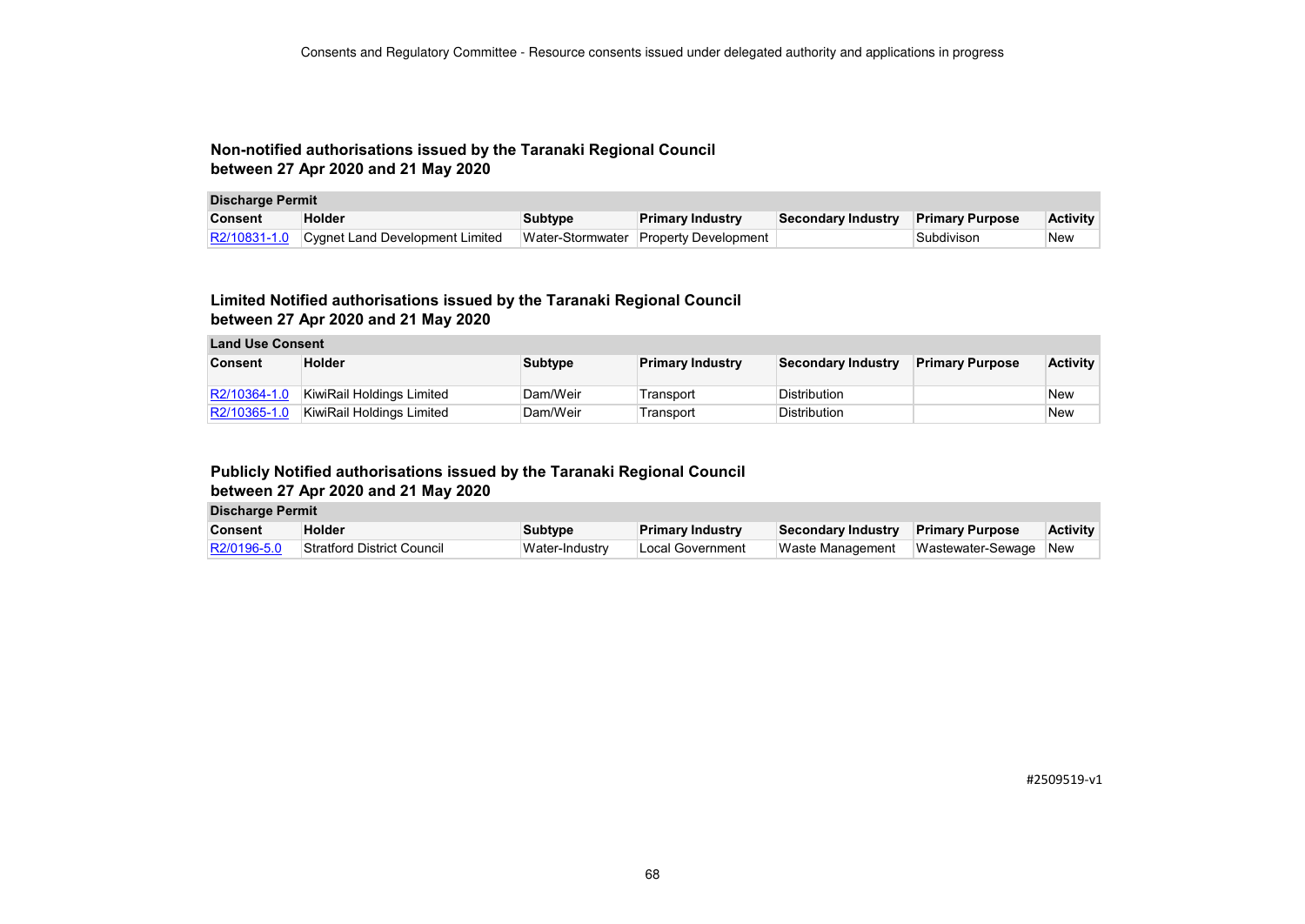# **Non-notified authorisations issued by the Taranaki Regional Council between 27 Apr 2020 and 21 May 2020**

| R2/10831-1.0                            | Commencement Date: 20 May 2020                            |
|-----------------------------------------|-----------------------------------------------------------|
| <b>Cygnet Land Development Limited</b>  | Expiry Date: 01 Jun 2022                                  |
| 125 Fairfield Road, Hawera 4610         | <b>Review Dates:</b><br><b>Activity Class: Controlled</b> |
| Location: 6A Ballance Street, Vogeltown | <b>Application Purpose: New</b>                           |

To discharge stormwater and sediment from earthworks associated with the subdivision of land for residential development into the Huatoki Stream

### **Rohe:**

Te Atiawa (Statutory Acknowledgement)

### **Engagement or consultation:**

Te Kotahitanga o Te Atiawa Trust Provided with application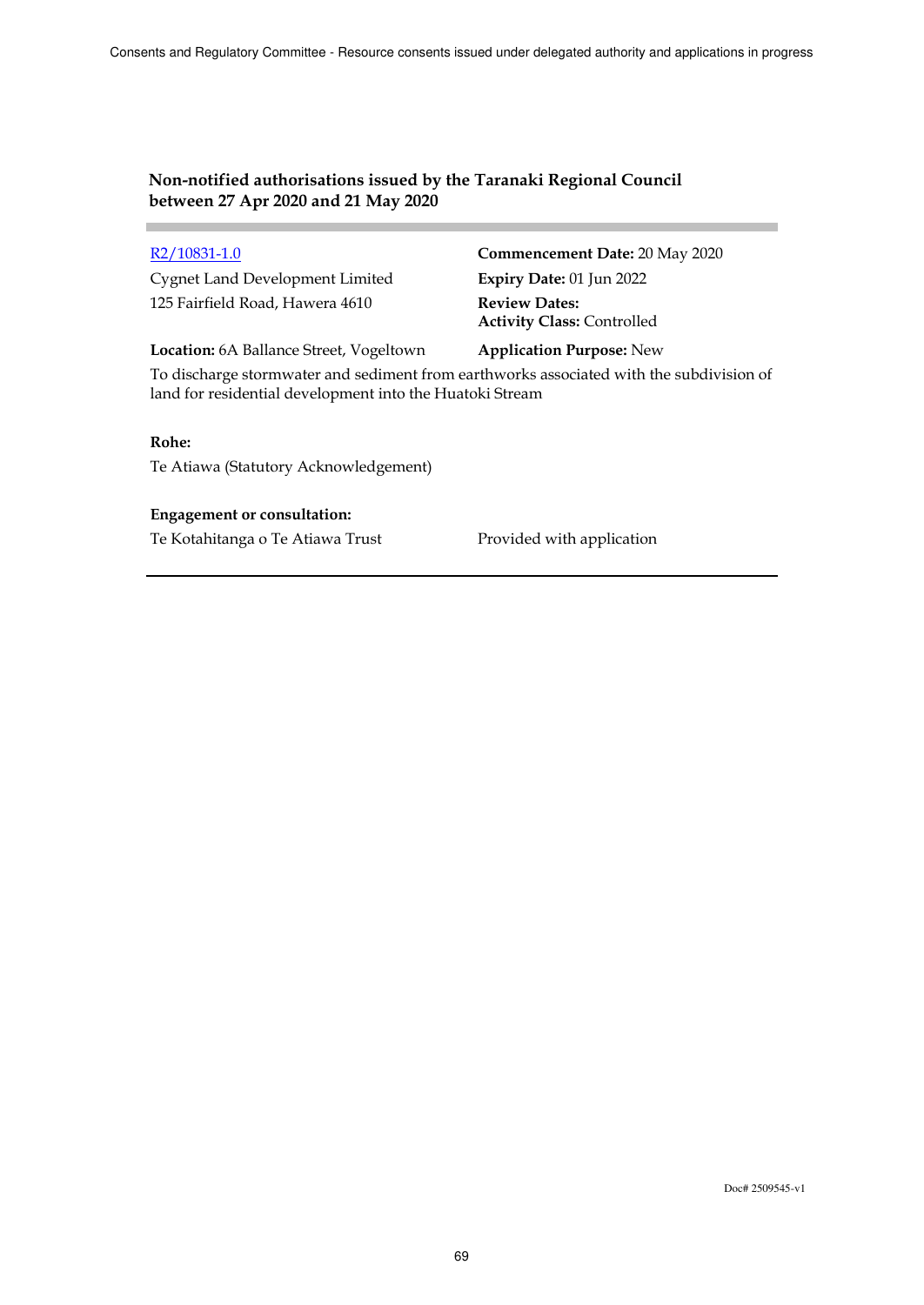# **Limited Notified authorisations issued by the Taranaki Regional Council between 27 Apr 2020 and 21 May 2020**

KiwiRail Holdings Limited **Expiry Date:** 01 Jun 2039

R2/10364-1.0 **Commencement Date:** 14 May 2020 PO Box 593, Wellington 6140 **Review Dates:** Jun 2021 and 3–yearly thereafter **Activity Class:** Discretionary

**Location:** Mountain Road, Midhirst **Application Purpose:** New

To dam water and use an existing weir in the Waipuku Stream and to install a fish passage structure

## **Rohe:**

Ngaruahine (Statutory Acknowledgement) Te Atiawa (Statutory Acknowledgement)

## **Engagement or consultation:**

Department of Conservation Served Notice Fish & Game New Zealand Submitter - withdrawn NZ Transport Agency Served Notice Te Korowai O Ngaruahine Trust Submitter - withdrawn Te Kotahitanga o Te Atiawa Trust Served Notice Te Runanga O Ngāti Ruanui Trust Submitter - withdrawn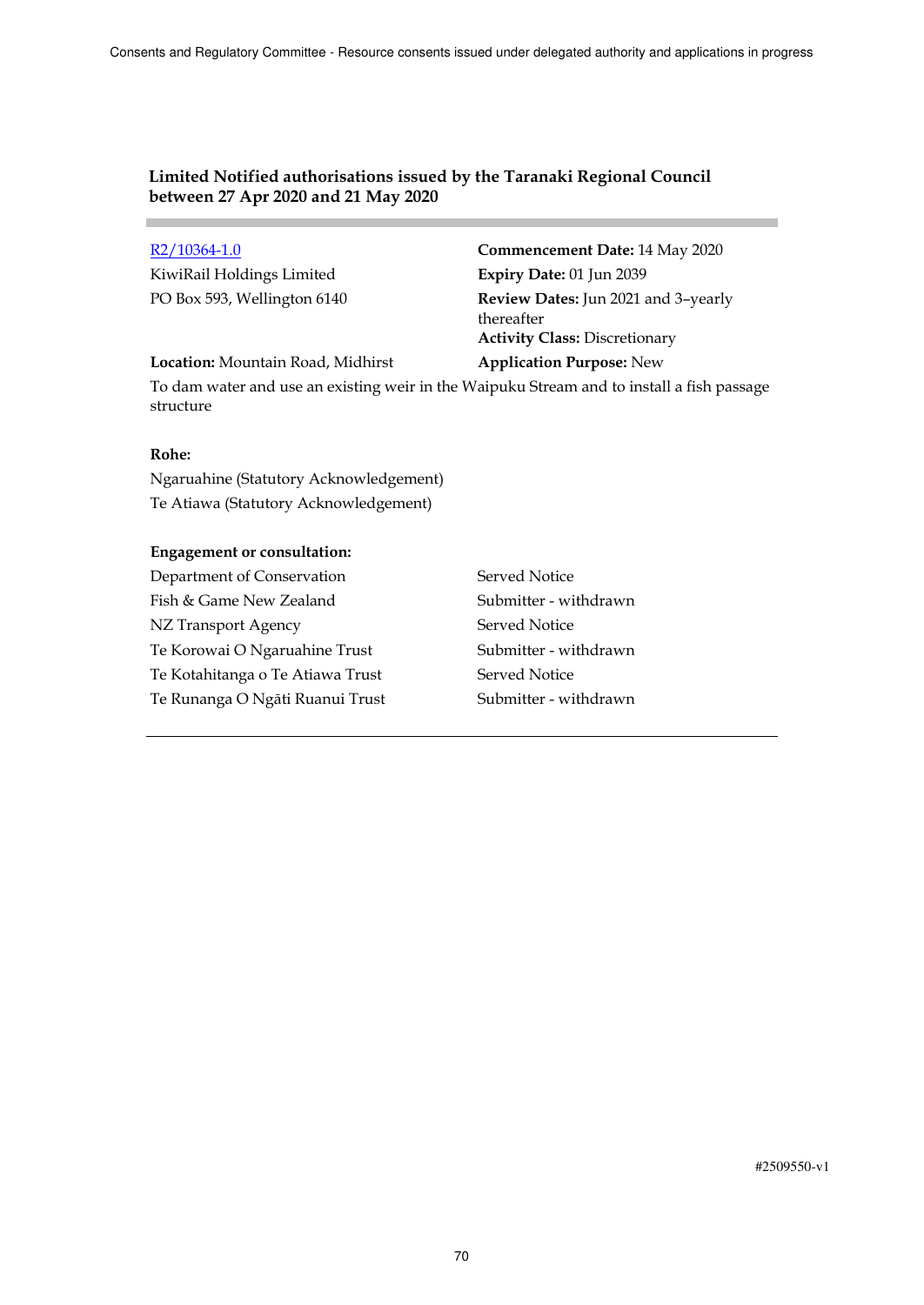## **Limited Notified authorisations issued by the Taranaki Regional Council between 27 Apr 2020 and 21 May 2020**

| $R2/10365-1.0$              | Commencement Date: 14 May 2020                                                            |
|-----------------------------|-------------------------------------------------------------------------------------------|
| KiwiRail Holdings Limited   | Expiry Date: 01 Jun 2039                                                                  |
| PO Box 593, Wellington 6140 | Review Dates: Jun 2021 and 3-yearly<br>thereafter<br><b>Activity Class: Discretionary</b> |

#### **Location:** Mountain Road, Midhirst **Application Purpose:** New

To dam water and use an existing weir in the Manganui River and to install a fish pass structure

## **Rohe:**

Ngaruahine (Statutory Acknowledgement) Te Atiawa (Statutory Acknowledgement)

#### **Engagement or consultation:**

Department of Conservation Served Notice Fish & Game New Zealand Submitter - withdrawn NZ Transport Agency Served Notice Te Korowai O Ngaruahine Trust Submitter - withdrawn Te Kotahitanga o Te Atiawa Trust Served Notice Te Runanga O Ngāti Ruanui Trust Submitter - withdrawn